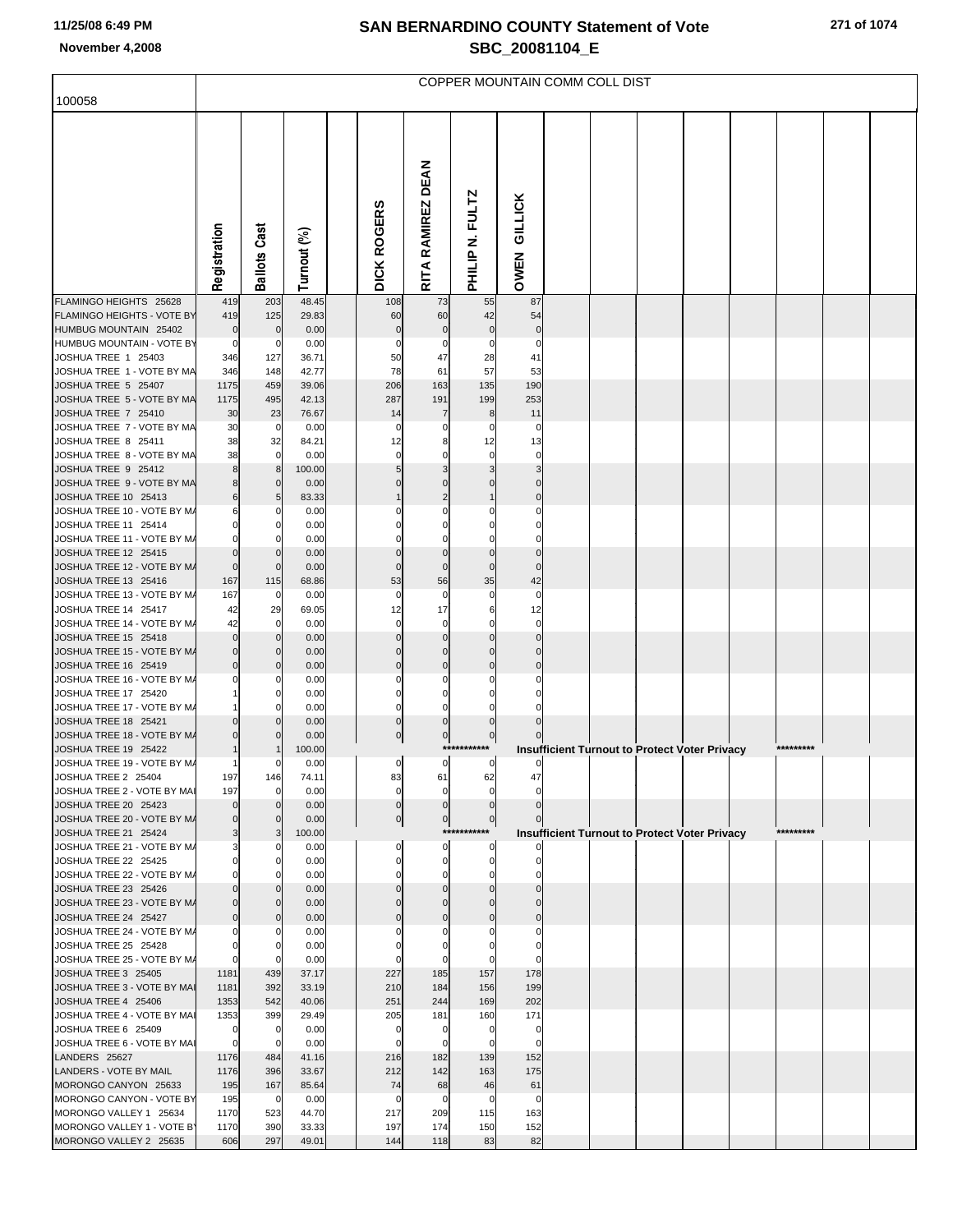# **SAN BERNARDINO COUNTY Statement of Vote November 4,2008 SBC\_20081104\_E**

| 272 of 1074 |  |  |  |  |
|-------------|--|--|--|--|
|-------------|--|--|--|--|

|                                                            | COPPER MOUNTAIN COMM COLL DIST |                       |                 |                    |                            |                      |                          |                |  |  |  |                                                      |  |           |  |
|------------------------------------------------------------|--------------------------------|-----------------------|-----------------|--------------------|----------------------------|----------------------|--------------------------|----------------|--|--|--|------------------------------------------------------|--|-----------|--|
| 100058                                                     |                                |                       |                 |                    |                            |                      |                          |                |  |  |  |                                                      |  |           |  |
|                                                            |                                |                       |                 |                    |                            |                      |                          |                |  |  |  |                                                      |  |           |  |
|                                                            |                                |                       |                 |                    |                            |                      |                          |                |  |  |  |                                                      |  |           |  |
|                                                            |                                |                       |                 |                    |                            |                      |                          |                |  |  |  |                                                      |  |           |  |
|                                                            |                                |                       |                 |                    |                            |                      |                          |                |  |  |  |                                                      |  |           |  |
|                                                            |                                |                       |                 |                    |                            |                      |                          | <b>GILLICK</b> |  |  |  |                                                      |  |           |  |
|                                                            |                                |                       |                 |                    |                            |                      |                          |                |  |  |  |                                                      |  |           |  |
|                                                            |                                |                       |                 |                    |                            |                      |                          |                |  |  |  |                                                      |  |           |  |
|                                                            | Registration                   | <b>Ballots Cast</b>   | Turnout (%)     | <b>DICK ROGERS</b> |                            | RITA RAMIREZ DEAN    | PHILIP N. FULTZ          | OWEN           |  |  |  |                                                      |  |           |  |
|                                                            |                                |                       |                 |                    |                            |                      |                          |                |  |  |  |                                                      |  |           |  |
| MORONGO VALLEY 2 - VOTE B'<br>PIONEERTOWN 1 25638          | 606<br>2                       | 173<br>$\overline{2}$ | 28.55<br>100.00 |                    | 86                         | 82                   | 57<br>***********        | 54             |  |  |  | <b>Insufficient Turnout to Protect Voter Privacy</b> |  | ********* |  |
| PIONEERTOWN 1 - VOTE BY M                                  | $\overline{c}$                 | $\mathbf 0$           | 0.00            |                    | $\mathbf 0$                | $\bf{0}$             | $\overline{0}$           |                |  |  |  |                                                      |  |           |  |
| PIONEERTOWN 2 25632                                        | 262                            | 238                   | 90.84           |                    | 111                        | 96                   | 70                       | 86             |  |  |  |                                                      |  |           |  |
| PIONEERTOWN 2 - VOTE BY M<br>PIONEERTOWN 4 25636           | 262<br>2                       | 0<br>2                | 0.00<br>100.00  |                    | $\overline{0}$             | $\bf{0}$             | $\pmb{0}$<br>*********** |                |  |  |  | <b>Insufficient Turnout to Protect Voter Privacy</b> |  | ********* |  |
| PIONEERTOWN 4 - VOTE BY M                                  | $\overline{2}$                 | $\mathbf 0$           | 0.00            |                    |                            | $\mathbf 0$          | $\mathbf 0$              |                |  |  |  |                                                      |  |           |  |
| RIMROCK 25630                                              | 81                             | 73                    | 90.12           |                    | 8                          | 3                    | 6                        |                |  |  |  |                                                      |  |           |  |
| RIMROCK - VOTE BY MAIL                                     | 81                             | $\mathbf 0$           | 0.00            |                    | $\mathbf 0$                | 0                    | $\Omega$                 |                |  |  |  |                                                      |  |           |  |
| TWENTYNINE PALMS 1 25390<br>TWENTYNINE PALMS 1 - VOTE      | 525<br>525                     | 168<br>121            | 32.00<br>23.05  |                    | 76<br>44                   | 75<br>64             | 52<br>31                 | 63<br>34       |  |  |  |                                                      |  |           |  |
| TWENTYNINE PALMS 2 25391                                   | 1353                           | 595                   | 43.98           |                    | 289                        | 241                  | 208                      | 287            |  |  |  |                                                      |  |           |  |
| TWENTYNINE PALMS 2 - VOTE                                  | 1353                           | 423                   | 31.26           |                    | 249                        | 181                  | 219                      | 261            |  |  |  |                                                      |  |           |  |
| TWENTYNINE PALMS 3 25392                                   | 1543                           | 609                   | 39.47           |                    | 298                        | 300                  | 198                      | 254            |  |  |  |                                                      |  |           |  |
| TWENTYNINE PALMS 3 - VOTE<br>TWENTYNINE PALMS 4 25393      | 1543<br>1345                   | 474<br>566            | 30.72<br>42.08  |                    | 273<br>288                 | 230<br>253           | 232<br>225               | 254<br>276     |  |  |  |                                                      |  |           |  |
| TWENTYNINE PALMS 4 - VOTE                                  | 1345                           | 442                   | 32.86           |                    | 255                        | 192                  | 206                      | 263            |  |  |  |                                                      |  |           |  |
| TWENTYNINE PALMS 5 25394                                   | 728                            | 327                   | 44.92           |                    | 127                        | 139                  | 124                      | 144            |  |  |  |                                                      |  |           |  |
| TWENTYNINE PALMS 5 - VOTE                                  | 728                            | 189                   | 25.96           |                    | 93                         | 80                   | 75                       | 126            |  |  |  |                                                      |  |           |  |
| TWENTYNINE PALMS 6 25395<br>TWENTYNINE PALMS 6 - VOTE      | 756<br>756                     | 302<br>180            | 39.95<br>23.81  |                    | 133<br>84                  | 148<br>81            | 89<br>66                 | 116<br>86      |  |  |  |                                                      |  |           |  |
| TWENTYNINE PALMS EAST 25                                   |                                | 3                     | 75.00           |                    |                            |                      | ***********              |                |  |  |  | <b>Insufficient Turnout to Protect Voter Privacy</b> |  | ********* |  |
| TWENTYNINE PALMS EAST - VO                                 |                                | 0                     | 0.00            |                    | $\Omega$                   | 0                    | 0                        |                |  |  |  |                                                      |  |           |  |
| TWENTYNINE PALMS MCB 253                                   |                                | 0                     | 0.00            |                    | 0                          | 0                    | $\mathbf 0$              |                |  |  |  |                                                      |  |           |  |
| TWENTYNINE PALMS MCB - VO<br><b>TWENTYNINE PALMS NORTH</b> | $\Omega$<br>595                | $\mathbf 0$<br>273    | 0.00<br>45.88   |                    | $\Omega$<br>116            | $\mathbf 0$<br>110   | 105                      | 121            |  |  |  |                                                      |  |           |  |
| TWENTYNINE PALMS NORTH -                                   | 595                            | 197                   | 33.11           |                    | 108                        | 78                   | 85                       | 97             |  |  |  |                                                      |  |           |  |
| WONDER VALLEY 25396                                        | 509                            | 212                   | 41.65           |                    | 98                         | 81                   | 59                       | 90             |  |  |  |                                                      |  |           |  |
| WONDER VALLEY - VOTE BY M.                                 | 509                            | 177                   | 34.77           |                    | 88                         | 63                   | 75                       | 95             |  |  |  |                                                      |  |           |  |
| YUCCA MESA 1 25629<br>YUCCA MESA 1 - VOTE BY MAI           | 145<br>145                     | 109<br>$\overline{0}$ | 75.17<br>0.00   |                    | 58<br>$\Omega$             | 45<br>$\mathbf 0$    | 51<br>$\mathbf 0$        | 44             |  |  |  |                                                      |  |           |  |
| YUCCA MESA 2 25639                                         | 1380                           | 598                   | 43.33           |                    | 314                        | 219                  | 177                      | 224            |  |  |  |                                                      |  |           |  |
| YUCCA MESA 2 - VOTE BY MAI                                 | 1380                           | 454                   | 32.90           |                    | 265                        | 195                  | 196                      | 202            |  |  |  |                                                      |  |           |  |
| YUCCA MESA 3 25640<br>YUCCA MESA 3 - VOTE BY MAI           | $\overline{\mathbf{c}}$        | -1<br>$\Omega$        | 50.00<br>0.00   |                    |                            |                      | ***********              |                |  |  |  | <b>Insufficient Turnout to Protect Voter Privacy</b> |  | ********* |  |
| YUCCA MESA 4 25641                                         |                                | $\Omega$              | 0.00            |                    | 0                          |                      |                          |                |  |  |  |                                                      |  |           |  |
| YUCCA MESA 4 - VOTE BY MAI                                 |                                |                       | 0.00            |                    |                            |                      |                          |                |  |  |  |                                                      |  |           |  |
| YUCCA MESA 5 25642                                         |                                | $\Omega$              | 0.00            |                    | $\mathbf 0$                | $\Omega$             |                          |                |  |  |  |                                                      |  |           |  |
| YUCCA MESA 5 - VOTE BY MAI<br>YUCCA MESA 6 25643           |                                | $\Omega$              | 0.00<br>66.67   |                    | $\mathbf 0$                | $\mathbf 0$          | ***********              |                |  |  |  | <b>Insufficient Turnout to Protect Voter Privacy</b> |  | ********* |  |
| YUCCA MESA 6 - VOTE BY MAI                                 |                                |                       | 16.67           |                    |                            |                      | ***********              |                |  |  |  | <b>Insufficient Turnout to Protect Voter Privacy</b> |  | ********* |  |
| YUCCA MESA 7 25644                                         |                                |                       | 100.00          |                    |                            |                      | ***********              |                |  |  |  | <b>Insufficient Turnout to Protect Voter Privacy</b> |  | ********* |  |
| YUCCA MESA 7 - VOTE BY MAI                                 |                                | $\mathbf 0$           | 0.00            |                    | $\mathbf{0}$               | $\Omega$             | $\overline{0}$           |                |  |  |  |                                                      |  |           |  |
| YUCCA MESA 8 25645<br>YUCCA MESA 8 - VOTE BY MAI           | 36<br>36                       | 28<br>$\mathbf 0$     | 77.78<br>0.00   |                    | 14<br>$\mathbf 0$          | 12<br>$\mathbf 0$    | 12<br>$\mathbf 0$        | 11<br>$\Omega$ |  |  |  |                                                      |  |           |  |
| YUCCA MESA 9 25646                                         | $\Omega$                       | 0                     | 0.00            |                    | $\mathbf 0$                | $\Omega$             | $\Omega$                 | $\Omega$       |  |  |  |                                                      |  |           |  |
| YUCCA MESA 9 - VOTE BY MAI                                 | $\Omega$                       | 0                     | 0.00            |                    | $\Omega$                   | $\Omega$             |                          |                |  |  |  |                                                      |  |           |  |
| YUCCA VALLEY 1 25611                                       | 1294                           | 515<br>510            | 39.80           |                    | 257                        | 190                  | 173<br>206               | 199<br>224     |  |  |  |                                                      |  |           |  |
| YUCCA VALLEY 1 - VOTE BY M/<br>YUCCA VALLEY 10 25620       | 1294<br>121                    | 92                    | 39.41<br>76.03  |                    | 284<br>48                  | 208<br>38            | 38                       | 39             |  |  |  |                                                      |  |           |  |
| YUCCA VALLEY 10 - VOTE BY M                                | 121                            | $\mathbf 0$           | 0.00            |                    | $\mathbf 0$                | $\bf{0}$             | $\mathbf 0$              | $\mathbf 0$    |  |  |  |                                                      |  |           |  |
| YUCCA VALLEY 11 25621                                      | 69                             | 45                    | 65.22           |                    | 27                         | 15                   | 20                       | 19             |  |  |  |                                                      |  |           |  |
| YUCCA VALLEY 11 - VOTE BY M<br>YUCCA VALLEY 12 25622       | 69                             | $\mathbf 0$           | 0.00<br>0.00    |                    | $\mathbf 0$<br>$\mathbf 0$ | $\Omega$<br>$\Omega$ |                          | $\mathsf{C}$   |  |  |  |                                                      |  |           |  |
| YUCCA VALLEY 12 - VOTE BY M                                | $\mathbf 0$                    | 0<br>$\mathbf 0$      | 0.00            |                    |                            |                      |                          |                |  |  |  |                                                      |  |           |  |
| YUCCA VALLEY 13 25623                                      | 13                             | 12                    | 92.31           |                    | 6                          |                      |                          |                |  |  |  |                                                      |  |           |  |
| YUCCA VALLEY 13 - VOTE BY M                                | 13                             | $\mathbf 0$           | 0.00            |                    |                            |                      |                          |                |  |  |  |                                                      |  |           |  |
| YUCCA VALLEY 14 25624<br>YUCCA VALLEY 14 - VOTE BY M       | 0                              | 0<br>0                | 0.00<br>0.00    |                    | $\Omega$                   |                      |                          |                |  |  |  |                                                      |  |           |  |
| YUCCA VALLEY 15 25625                                      | 43                             | 33                    | 76.74           |                    | 21                         | 14                   | 19                       | 18             |  |  |  |                                                      |  |           |  |
| YUCCA VALLEY 15 - VOTE BY M                                | 43                             | $\Omega$              | 0.00            |                    | $\mathbf 0$                | $\mathbf{0}$         | $\Omega$                 | $\Omega$       |  |  |  |                                                      |  |           |  |